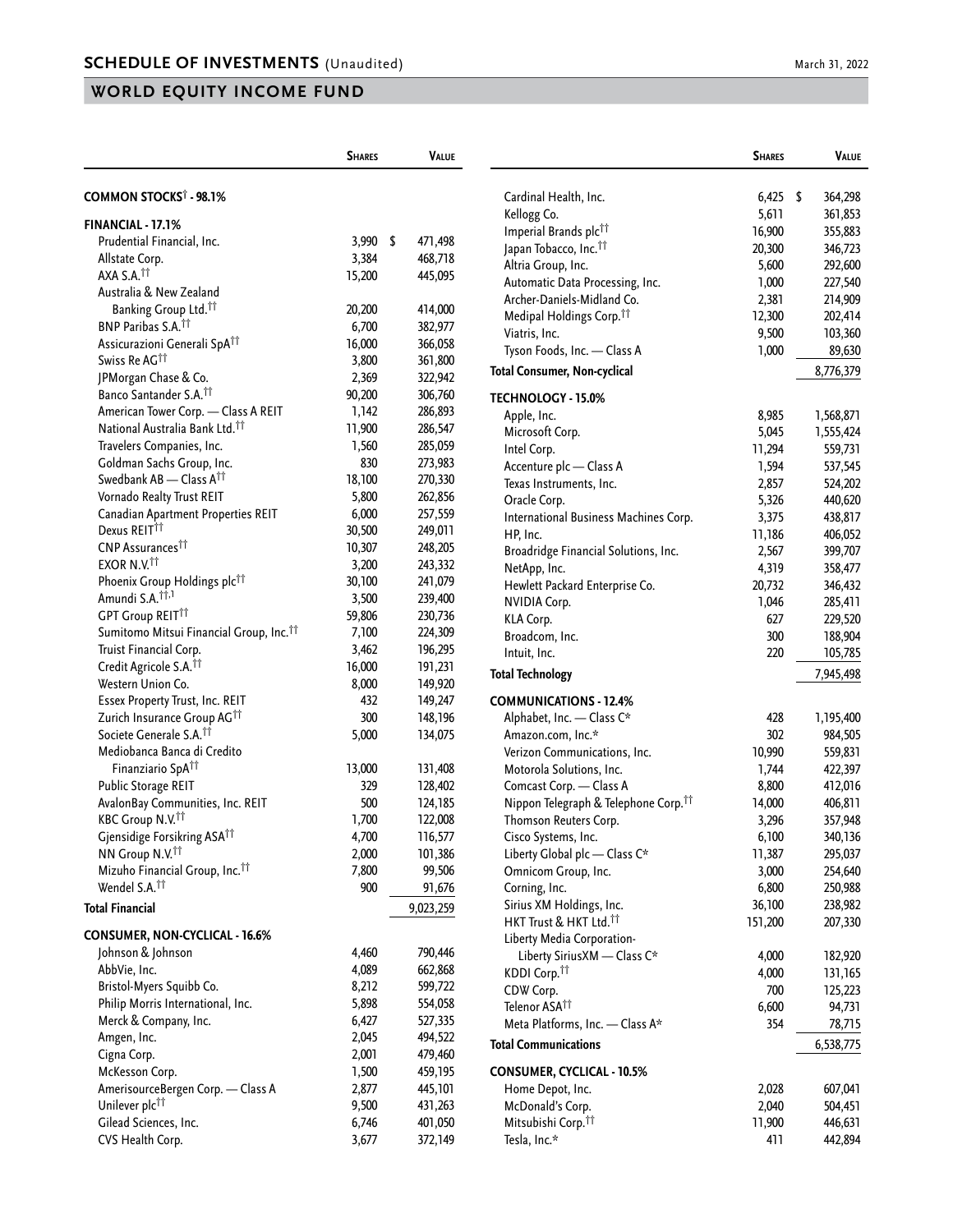## **WORLD EQUITY INCOME FUND**

|                                                     | <b>SHARES</b> | VALUE              |
|-----------------------------------------------------|---------------|--------------------|
|                                                     |               |                    |
| PACCAR, Inc.                                        | 4,607         | \$<br>405,738      |
| Genuine Parts Co.                                   | 2,900         | 365,458            |
| Cummins, Inc.                                       | 1,545         | 316,895            |
| Best Buy Company, Inc.                              | 3,316         | 301,425            |
| Dollar General Corp.                                | 1,349         | 300,328            |
| Hasbro, Inc.                                        | 3,512         | 287,703            |
| Whirlpool Corp.                                     | 1,449         | 250,358            |
| Newell Brands, Inc.                                 | 10,700        | 229,087            |
| Lear Corp.                                          | 1,600         | 228,144            |
| Lowe's Companies, Inc.                              | 1,045         | 211,289            |
| BorgWarner, Inc.                                    | 4,807         | 186,992            |
| Walgreens Boots Alliance, Inc.                      | 4,100         | 183,557            |
| <b>ITOCHU Corp.<sup>††</sup></b>                    | 4,900         | 165,770            |
| Lawson, Inc. <sup>11</sup>                          | 3,100         | 118,684            |
| Total Consumer, Cyclical                            |               | 5,552,445          |
|                                                     |               |                    |
| <b>INDUSTRIAL - 8.4%</b><br>Waste Connections, Inc. | 3,282         | 458,495            |
| Lockheed Martin Corp.                               | 1,026         | 452,876            |
|                                                     | 925           |                    |
| Northrop Grumman Corp.                              | 2,575         | 413,679<br>401,983 |
| Packaging Corporation of America                    |               |                    |
| 3M Co.                                              | 2,657         | 395,574            |
| TE Connectivity Ltd.                                | 2,672         | 349,979            |
| CK Infrastructure Holdings Ltd. <sup>11</sup>       | 44,900        | 300,165            |
| Aurizon Holdings Ltd. <sup>11</sup>                 | 108,600       | 298,562            |
| Amcor plc                                           | 26,100        | 295,713            |
| Arrow Electronics, Inc.*                            | 2,100         | 249,123            |
| Poste Italiane SpA <sup>††,1</sup>                  | 21,286        | 241,464            |
| Illinois Tool Works, Inc.                           | 1,143         | 239,344            |
| Kyocera Corp. <sup>11</sup>                         | 3,700         | 207,079            |
| BAE Systems plc <sup>††</sup>                       | 13,000        | 122,055            |
| Total Industrial                                    |               | 4,426,091          |
| UTILITIES - 6.4%                                    |               |                    |
| Southern Co.                                        | 6,950         | 503,945            |
| National Grid plc <sup>††</sup>                     | 25,800        | 396,431            |
| SSE plc <sup>11</sup>                               | 15,900        | 363,195            |
| Exelon Corp.                                        | 6,567         | 312,786            |
| Hong Kong & China Gas Company Ltd. <sup>††</sup>    | 250,000       | 301,996            |
| EDP - Energias de Portugal S.A. <sup>11</sup>       | 54,200        | 266,842            |
| Endesa S.A. <sup>11</sup>                           | 11,000        | 239,908            |
| UGI Corp.                                           | 6,324         | 229,055            |
| CLP Holdings Ltd. <sup>11</sup>                     | 22,000        | 214,069            |
| Power Assets Holdings Ltd.                          | 28,800        | 187,701            |
| Snam SpA <sup>††</sup>                              | 31,200        | 179,967            |
| Consolidated Edison, Inc.                           | 1,221         | 115,604            |
| Chubu Electric Power Company, Inc. <sup>11</sup>    | 8,500         | 87,986             |
| <b>Total Utilities</b>                              |               | 3,399,485          |
|                                                     |               |                    |

|                                                  | <b>SHARES</b> | <b>VALUE</b>    |
|--------------------------------------------------|---------------|-----------------|
| <b>BASIC MATERIALS - 6.3%</b>                    |               |                 |
| Rio Tinto plc <sup>11</sup>                      | 6,700         | \$<br>535,552   |
| Fortescue Metals Group Ltd. <sup>11</sup>        | 32,900        | 505,833         |
| LyondellBasell Industries N.V. - Class A         | 4,608         | 473,795         |
| Steel Dynamics, Inc.                             | 5,485         | 457,614         |
| International Paper Co.                          | 8,210         | 378,891         |
| Celanese Corp. - Class A                         | 2,363         | 337,602         |
| Nutrien Ltd.                                     | 2,844         | 294,046         |
| Eastman Chemical Co.                             | 2,200         | 246,532         |
| Solvay S.A.* <sup>,††</sup>                      | 1,000         | 98,583          |
| <b>Total Basic Materials</b>                     |               | 3,328,448       |
| <b>ENERGY - 5.4%</b>                             |               |                 |
| Suncor Energy, Inc.                              | 15,659        | 509,934         |
| BP plc <sup>11</sup>                             | 88,700        | 434,782         |
| TC Energy Corp.                                  | 7,600         | 428,766         |
| Tourmaline Oil Corp.                             | 8,021         | 369,664         |
| Eni SpA <sup>tt</sup>                            | 24,000        | 350,096         |
| ENEOS Holdings, Inc. <sup>11</sup>               | 80,000        | 299,140         |
| Valero Energy Corp.                              | 1,722         | 174,852         |
| Phillips 66                                      | 1,617         | 139,693         |
| Repsol S.A. <sup>11</sup>                        | 9,500         | 124,477         |
| <b>Total Energy</b>                              |               | 2,831,404       |
| <b>Total Common Stocks</b>                       |               |                 |
| (Cost \$48,469,993)                              |               | 51,821,784      |
| <b>EXCHANGE-TRADED FUNDS</b> <sup>†</sup> - 0.8% |               |                 |
| iShares MSCI EAFE ETF                            | 2,966         | 218,298         |
| SPDR S&P 500 ETF Trust                           | 452           | 204,141         |
| <b>Total Exchange-Traded Funds</b>               |               |                 |
| (Cost \$409,435)                                 |               | 422,439         |
| <b>MONEY MARKET FUND<sup>†</sup> - 0.3%</b>      |               |                 |
| Goldman Sachs Financial Square                   |               |                 |
| Treasury Instruments Fund                        |               |                 |
| Institutional Shares, 0.16% <sup>2</sup>         | 179,725       | 179,725         |
| <b>Total Money Market Fund</b>                   |               |                 |
| (Cost \$179,725)                                 |               | 179,725         |
| Total Investments - 99.2%                        |               |                 |
| (Cost \$49,059,153)                              |               | 52,423,948<br>S |
| Other Assets & Liabilities, net - 0.8%           |               | 401,196         |
| Total Net Assets - 100.0%                        |               | \$52,825,144    |
|                                                  |               |                 |